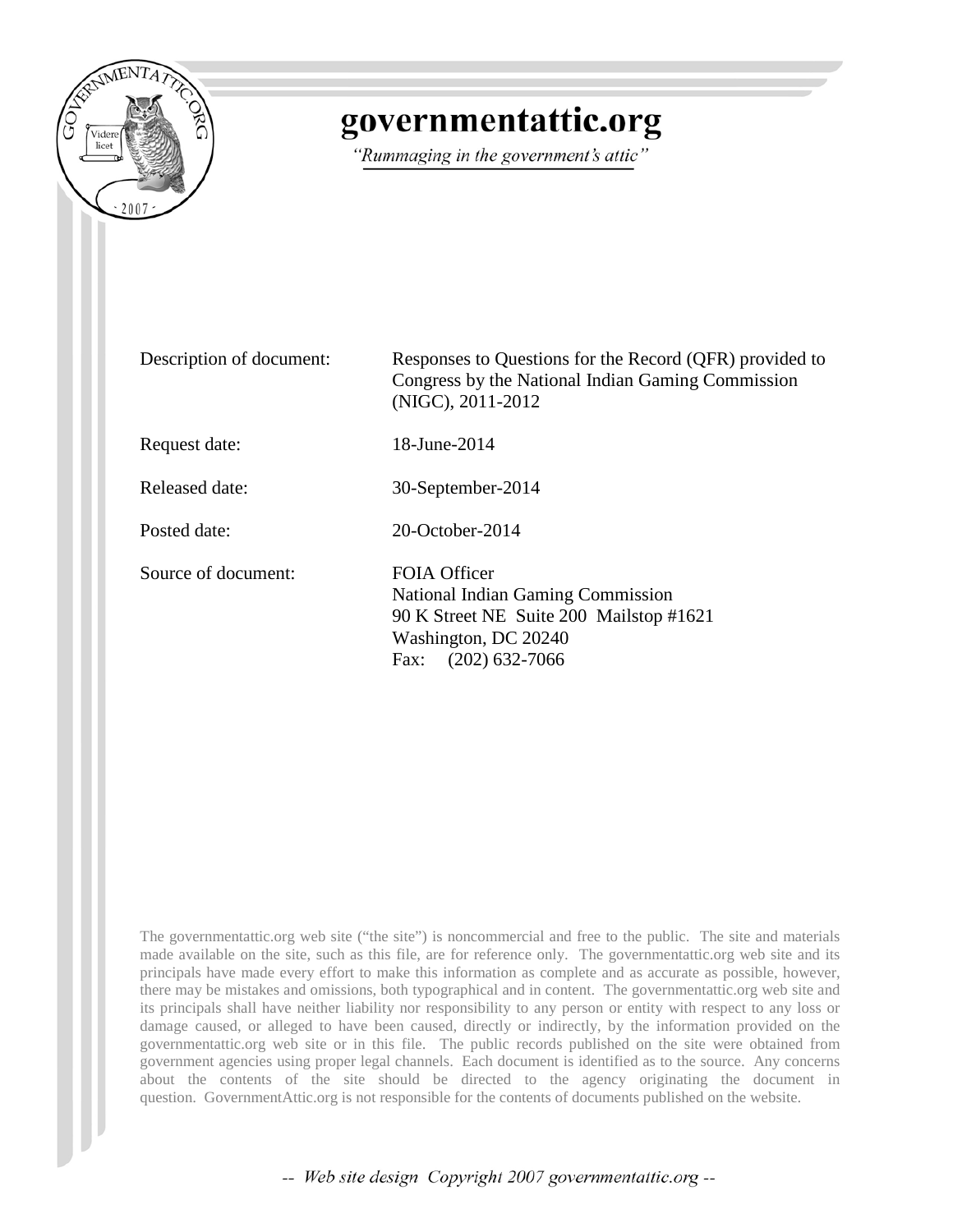

September 30, 2014

## Re: **NIGC-FOIA-2014-038**

This responds to your Freedom of Information Act ("FOIA") 5 U.S.C.  $\S$  552, request to the National Indian Gaming Commission ("NIGC") received in the NIGC FOIA Office on June 18, 2014 for "a copy of each response to a Question for the Record ("QFR") provided to Congress by the NIGC."

The NIGC FOIA Office has conducted a search of its files and has located one document (totaling 4 pages) responsive to your request that is being released to you in full.

As this completes the processing of your request, the NIGC now considers your request closed. Pursuant to 25 C.F.R. § 517.8, you may challenge the FOIA Office's determination by submitting a written appeal to the National Indian Gaming Commission, C/O Department of the Interior, 1849 C Street N.W., Mail Stop #1621, Washington, D.C., 20240, within thirty (30) working days of the date of receipt of this letter. Both the letter and the envelope should be clearly marked "Freedom of Information Act Appeal." The written submission should include copies of the original request, the denial, and a brief statement of the reasons you believe the denial to have been in error. 25 C.F.R. § 517.8(c).

Sincerely,

Andrew G. Mendoza

Staff Attorney

Enclosures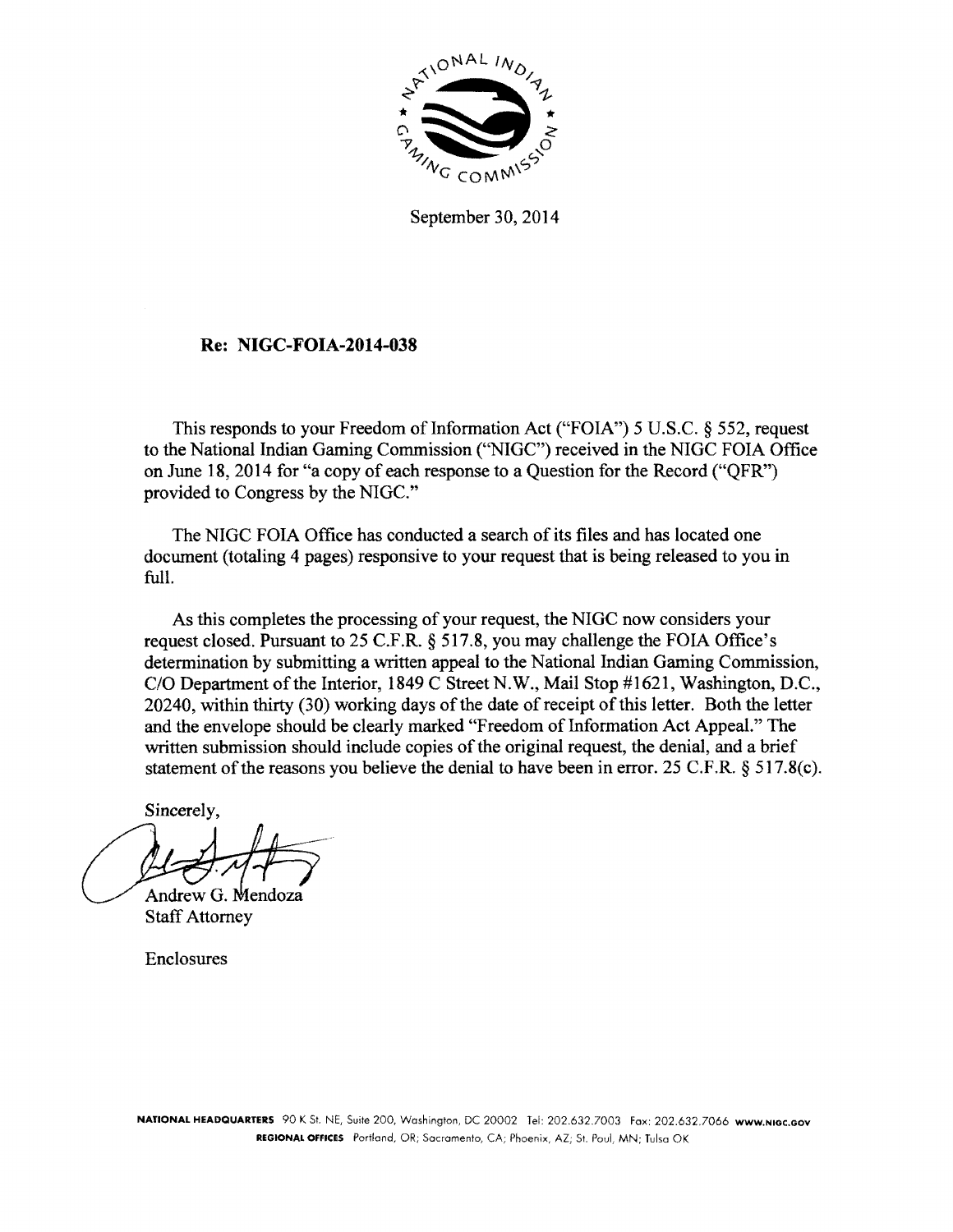

·August 1, 2012

The Honorable Johri Barrasso United States Senate Committee on Indian Affairs 838 Hart Office Building Washington, D.C. 20510

Dear Vice-Chairman Barrasso:

Thank you again for the invitation to come before your Committee on July 26, 2012 and provide testimony with regard to Regulation of Tribal Gaming: From Brick & Mortar to the Internet.

Enclosed with this letter are the written responses to the questions sent by the Committee on August 26, 2011. I know that the responses were finalized last year, but that they may not have been received by the Committee. I hope that, despite the lapse in time, the information is useful to the Committee.

Sincerely,

Tracie Stevens Chairwoman

REGIONAL OFFICES Portland, OR; Sacramento, CA; Phoenix, AZ; St. Paul, MN; Tulsa, OK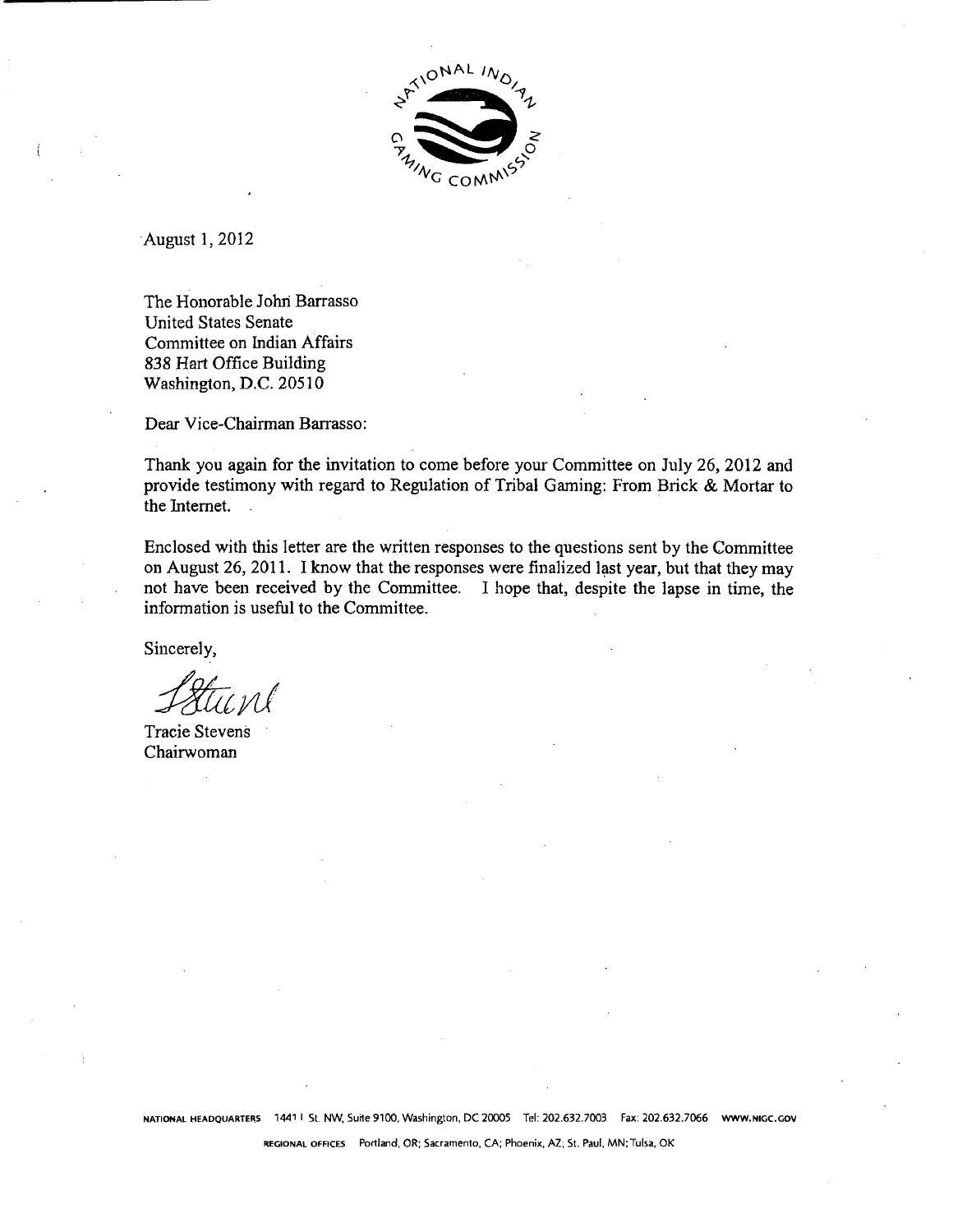## SENATE COMMITTEE ON INDIAN AFFAIRS FOLLOW-UP QUESTIONS FOR MS. STEVENS OVERSIGHT HEARING - ENFORCING THE INDIAN GAMING REGULATORY ACT - THE ROLE OF THE NATIONAL INDIAN GAMING COMMISSION AND TRIBES AS REGULATORS JULY 28, 2011

## QUESTIONS FROM SENATOR BARRASSO

(Original statement and questions are included in italics)

*Your written testimony states that successful regulation depends upon a properly trained and informed workforce. To assess the effectiveness of workforce training would seem to require some tangible measurements.* 

Q *1. How would you measure the effectiveness of gaming workforce training to ensure the adequacy of regulation?* 

A 1. Evaluating the effectiveness of gaming workforce training will be an on-going process that will rely upon a multitude of factors, including: feedback that we receive from tribal employees and regulators; feedback from NIGC regional staff on tribal implementation of skills enhanced through training; and evaluation of compliance and enforcement issues. As I testified at the Committee's Oversight Hearing in 2010, training and technical assistance can preempt the need for enforcement actions, reduce compliance issues and enhance operational performance and integrity. Thus, the effectiveness of training may be reflected in part by the issuance of fewer Notices of Violation and a reduction in the number of compliance issues.

The decision in the Colorado River Indian Tribes found that the National Indian Gaming *Commission lacked statutory authority to regulate Class III gaming under the IGRA. While you testified that all Indian gaming facilities have some internal control standards, you also testified that you have not completed your assessment of the effects of the Colorado River Indian Tribes decision.* 

*Q2. Does every Indian gaming facility have the same level and quality of internal control standards and regulations?* 

A2. The decision in the Colorado River Indian Tribes did not conclude that the Commission lacked authority to regulate class III gaming under the IGRA. The case held that the Commission lacked authority to promulgate or enforce regulations establishing class III minimum internal control standards (MICS).

ĵ,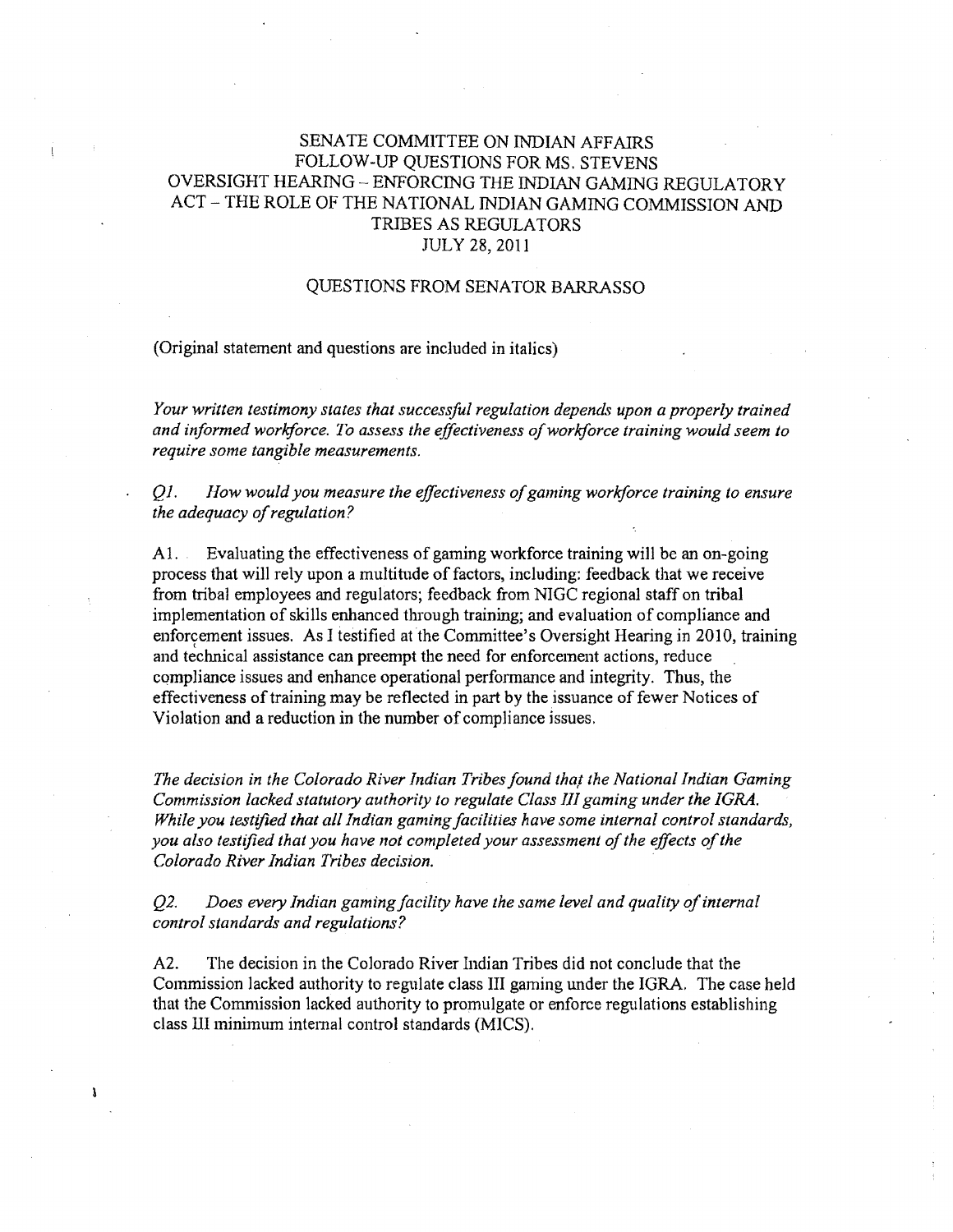Every tribe has MICS. The level and quality varies from tribe to tribe. Some MICS are set forth in tribal-state compacts, some tribes have adopted NIGC's class III MICS, some tribes have adopted tribal ordinances that incorporate NIGC MICS and some tribes have established their .own MICS.

*Q3. Even if in preliminary form, what are your findings to date on the effect of the Colorado River Indian Tribes decision on Indian gaming regulation in general and in particular on the National Indian gaming commission's ability to effectively regulate Indian gaming?* 

A3. We are still in the process of evaluating the facts regarding class III MICS after the CRIT decision. Five years have passed since that decision. We.know that many tribes have adopted NIGC MICS and many tribal-state compacts already address this issue.

*Q4. Has the Commission made any changes or adjustments in its processes or procedures in light of, or in reaction to, the Colorado River Indian Tribes decision?* If *yes, please describe the changes and/or adjustments.* 

A4. Based on information from staff, the Commission discontinued general class III MICS audits approximately five years ago, shortly after the Colorado River Indian Tribes (CRIT) decision. Prior to the CRIT decision, the Commission conducted approximately thirty-six class III MICS audits. It appears that NIGC's first audit of class III gaming operations was conducted in 2000. The Commission continues to perform class III MICS audits when requested by Tribes, when tribal gaming ordinances provide for NIGC regulation of class Ill MICS or when a tribe is regulating gaming pursuant to Secretarial Procedures. Since the CRIT decision, the Commission has conducted approximately twenty-three class III MICS audits.

*The NIGC 2009 compliance report tracks tribal compliance with key requirements under the Indian Gaming Regulatory Act. However, it does not appear to track incidents of theft and crime occurring at Indian gaming facilities.* 

*Q5. What mechanisms are available to track and report on such occurrences?* 

*A5.* IGRA does not provide NIGC with criminal authority. IGRA provides for NIGC .to provide such information to appropriate federal, state or tribal law enforcement officials. Such law enforcement agencies would have the best information on the mechanisms available to track and report on such occurrences.

*Q6. Would keeping track of and reporting on incidents of theft and crime at Indian gaming facilities shed light on the quality or effectiveness of gaming regulation at particular facilities?* 

A6. NIGC's maintains civil regulatory authority over Indian gaming. The occurrence of theft or crime at a gaming facility may not equate to poor regulation.

 $\mathbf{S}$